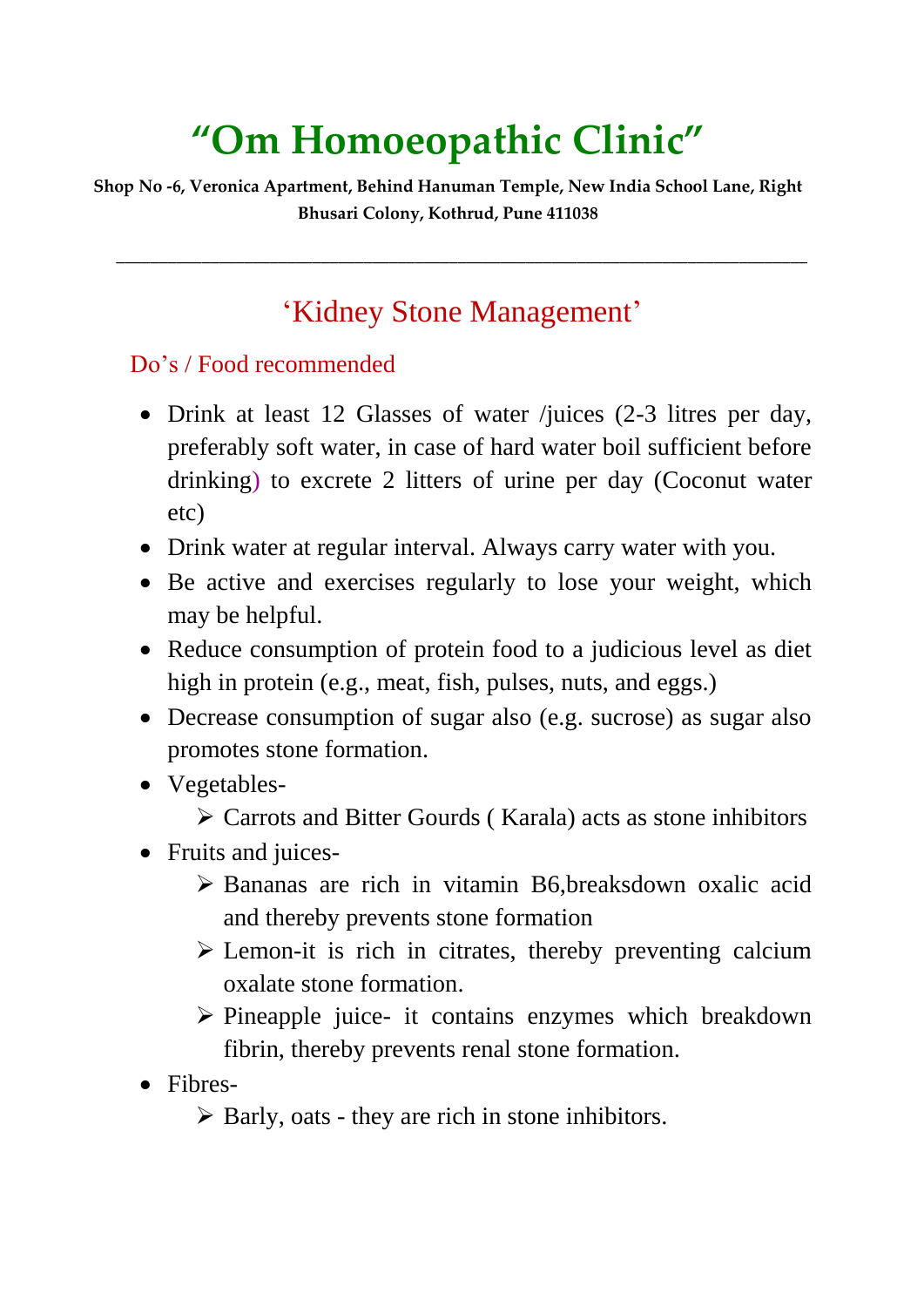Almond - It rich in Potassium and Magnesium which act as stone inhibitors.

### Don'ts / Food restricted

- Vegetables
	- Tomato, Palak and Amaranth Greens (Chauli) they have high oxalate contains which can lead to urinary stones.
	- $\triangleright$  Cauliflower, Brinjal, Mashroom- they have high uric acid/ purine contain which causes stone formation.
- Fruits & juices-
	- $\triangleright$  Chikoo and Grapes- They have high oxalate contains which can lead to urinary stones.
	- $\triangleright$  Pumpkin- it has high uric acid purine contents, which can lead to urinary stones.
- Non vegetarian food
	- $\triangleright$  Mutton, Chicken, Fish, Eggs they have high uric acid/ purine content which causes stone formation.
- Other
	- $\triangleright$  Cashew nuts- it has high oxalate content which can lead to urinary stones.
	- Chocolate/ Cocoa, Other Chocolate drink mixes, Tea and coffee, alcoholic beverages - They have high oxalate content which can lead to urinary stones.
	- $\triangleright$  Avoid drinking too much carbonate drinks, e.g. sports drinks and sodas
	- $\triangleright$  Avoid high salty food or drinks.
- Avoid taking supplements contains Vitamin D (e.g. cheese, beef, liver, eggs).
- Avoid large amount of vitamin C can increase chances of getting kidney stones.